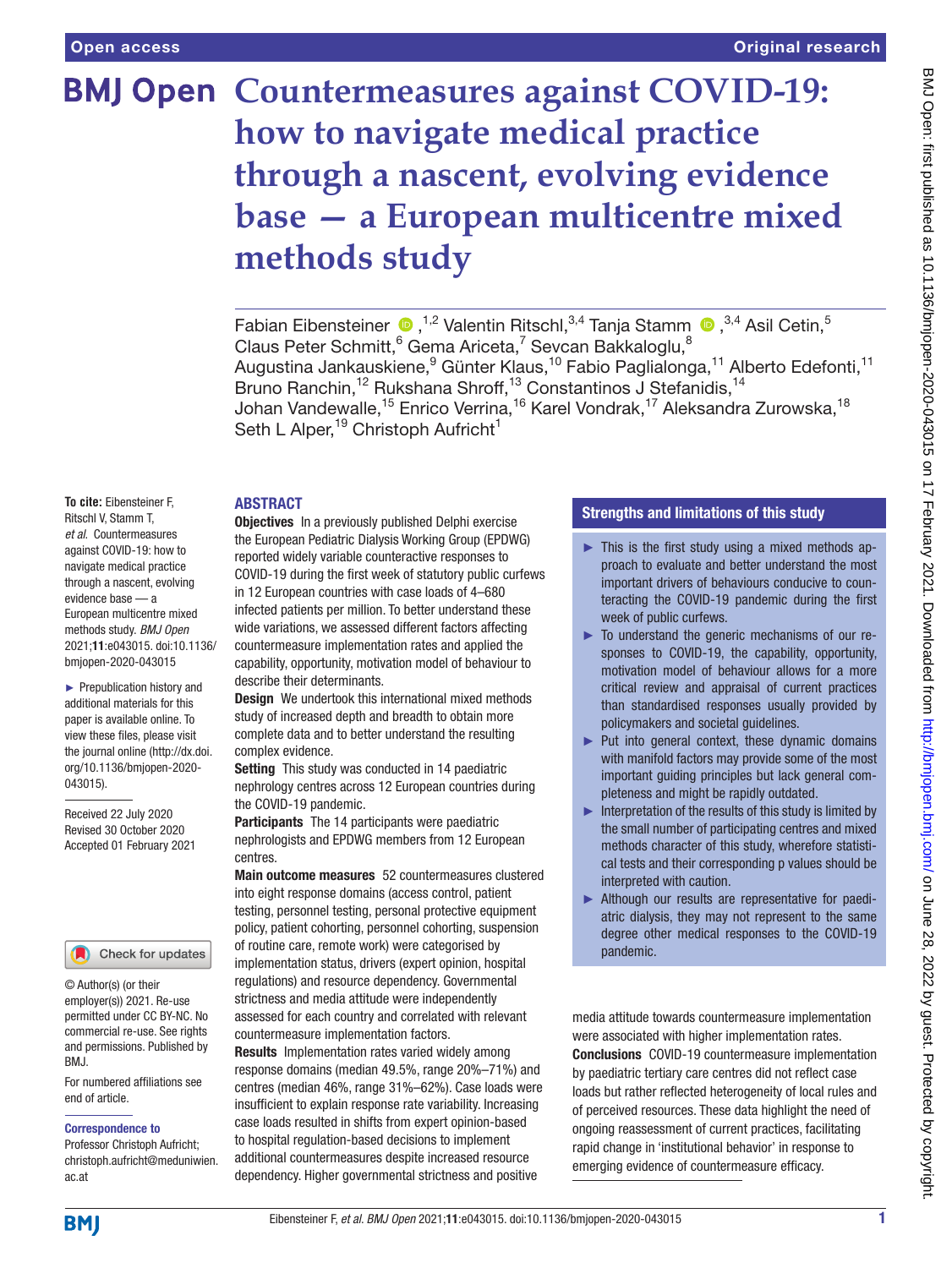# **INTRODUCTION**

SARS-CoV-2-related disease (COVID-19) spread throughout Europe when minimal evidence was available to support efficacy of then available countermeasures.<sup>1-4</sup> The European Pediatric Dialysis Working Group (EPDWG) conducted a Delphi exercise over 5days during the first week of statutory public curfews in 13 paediatric nephrology centres from  $11$  European countries<sup>[5](#page-9-1)</sup> using 'crowd intelligence' to define countermeasures in several relevant response domains, and to assess their implementation rates.<sup>[5](#page-9-1)</sup> Whereas some countermeasures (replacement of routine visits by telephone calls) were widely implemented, others (asymptomatic staff member testing) were rarely implemented, and implementation rates varied widely among countermeasures and centres.<sup>[5](#page-9-1)</sup> This heterogeneity may have reflected country-specific infection rates and pandemic stage-dependent measures to decrease infection rates. However, the mechanisms underlying COVID-19 countermeasure implementation by individual centres were not studied.

The capability, opportunity, motivation model of behaviour  $(COM-B)^6$  $(COM-B)^6$  describes determinants of behaviour,<sup>7</sup> including *capability* (physical and psychological capacity to engage in an activity, such as knowledge and skills), *opportunity* (physical and social factors outside the individual that permit or prevent a certain behaviour) and *motivation* (brain processes that energise and direct behaviour).<sup>[6](#page-9-2)</sup> In 2011, the behaviour change wheel (BCW) was added to the COM-B to distinguish between *interventions* (activities aimed at changing behaviour) and *policies* (actions of responsible authorities or the government that enable interventions, respectively change of behaviour).

In this study, in order to explain the huge response variability among these tertiary care centres, we explored factors affecting practice behaviour changes for the implementation of countermeasures in each paediatric dialysis centre. We therefore used the COM-B and the BCW to map and conceptualise the determinants of behavioural change in paediatric tertiary care centres relating to COVID-19 countermeasure implementation rates during the first week of statutory public curfews in Europe. Such insights may permit improved management of impending COVID-19 resurgence(s) and of future pandemic events, especially on how to implement evidence-based changes in practice to optimise management of complex healthcare interventions.

# MATERIALS AND METHODS

The methodology of the Delphi exercise conducted among the EPDWG in March 2020 was recently described.<sup>[5](#page-9-1)</sup> This follow-up study examines 14 EPDWG centres from 12 countries (Austria, Belgium, Czech Republic, France, Germany, Greece, Italy, Lithuania, Poland, Spain, Turkey and the UK). Exploration of complex and pluralistic contexts, such as cross-national studies, requires a comprehensive research approach. The mixed methods design is an ideal means to gain both depth and breadth. It allows the researcher to gain a better understanding of the research problem by yielding more complete evidence. $8-10$  Therefore, individual sets of 52 countermea-sures (see ref [5](#page-9-1)) were mailed to each centre to validate countermeasure implementation rates on 20 March, and to assess altered rates on 3 April 2020. Participants were asked whether implementation decisions concerning individual countermeasures were based on expert opinion and/or hospital regulations and/or resource availability. Country-specific case loads from the Euro-pean Centre for Disease Prevention and Control<sup>[11](#page-9-5)</sup> were calculated as case number per million (from Eurostat<sup>12</sup>). Pandemic phase was expressed as binary logarithm of case loads per million, since exponential case doubling times in the EPDWG countries (~2days at that time) transitioned gradually to a logistic function.

# Behaviour change determinants

COM-B and BCW components were mapped to concepts derived from anonymised EPDWG experts' initial open email replies to the first Delphi exercise.<sup>[5](#page-9-1)</sup> Mapping was conducted by component definitions and experts' wording using modified meaning condensation analysis to aggregate experts' statements in terms of underlying concepts [\(figure](#page-2-0) 1). For example, the email statement '*Timely recipient testing should be feasible in our center*' was mapped to *Opportunity (physical*) and to BCW policy *'environmental/social planning'*, whereas the statement '*I read a lot about this, but to my knowledge we cannot draw any firm conclusions*' was assigned to *Capability (psychological*) and to BCW policy *'guidelines'* [\(figure](#page-2-0) 1C). To ensure accuracy and rigour, initial mapping performed by one researcher (FE) was independently reviewed by a second senior qualitative researcher (VR). In cases of disagreement, consensus was achieved through discussion.

# Governmental strictness

Country-specific online news agencies and governmental information websites were searched for governmental interventions in response to COVID-19. Relative frequencies of 23 defined governmental interventions to achieve 'social distancing' were combined to yield a governmental strictness score ([online supplemental table 1\)](https://dx.doi.org/10.1136/bmjopen-2020-043015). Interventions included restriction of free public movement, restriction of hospital access, restriction of prison access, recommended or mandatory teleworking, requirements for adequate mouth and nose coverage in public, closure of parks and playgrounds, closure of governmental facilities (eg, schools, universities), closure of mass events, recommendation to limit gatherings to five people, prohibition of gatherings exceeding five people, police surveillance, closure of non-essential businesses, closure of restaurants, local quarantine*,* nationwide quarantine, selective border closure, complete border closure, state of emergency, vacation ban for healthcare professionals, implementation of telemedicine, export and sales ban on all FFP3-type respirators and selected medications, ban on minors leaving home unaccompanied by a legal guardian and censorship of medical personnel.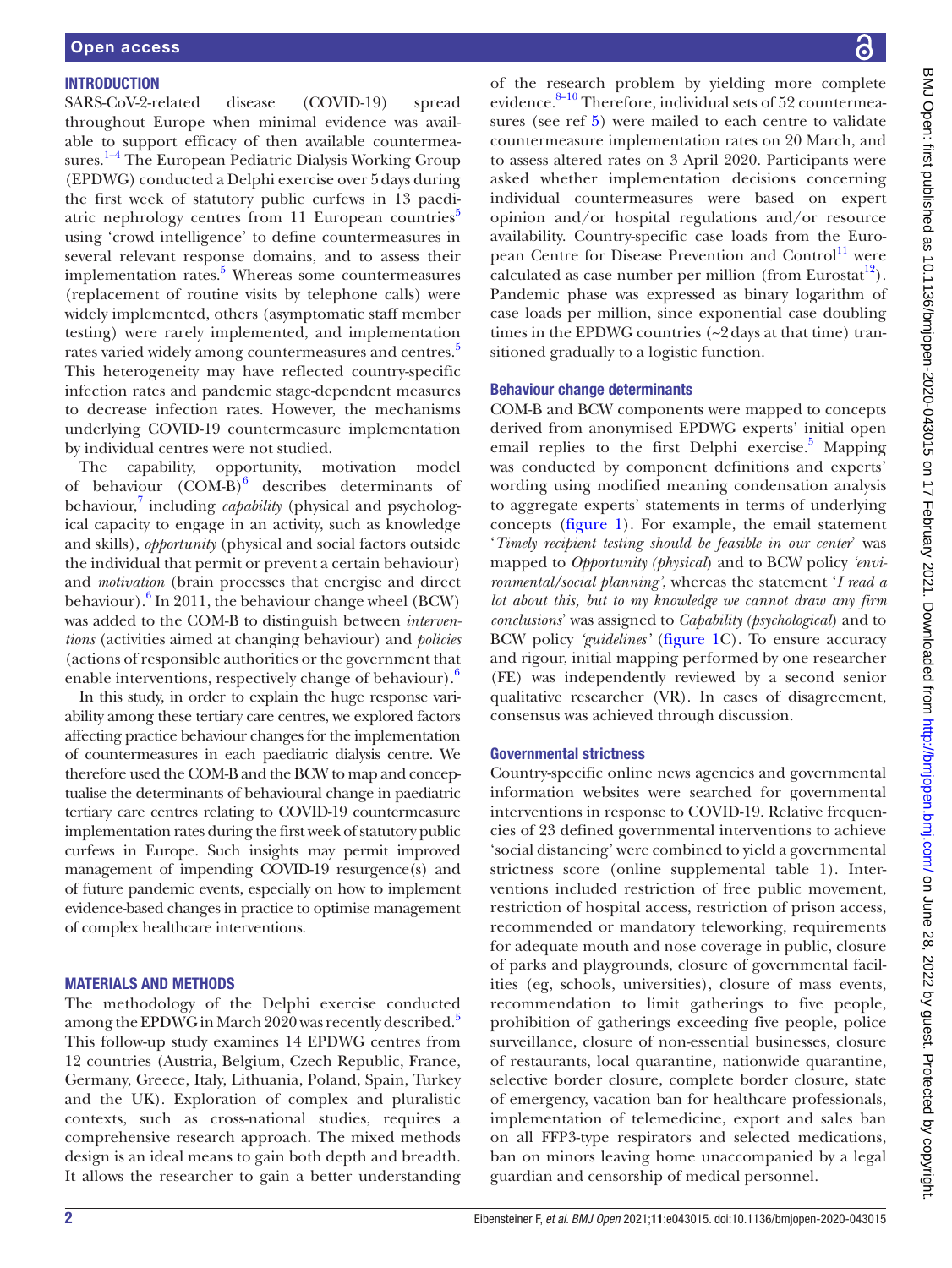

<span id="page-2-0"></span>Figure 1 (A) The conceptual framework of COM-B is based on interaction between capability, opportunity and motivation to change behaviour. To implement countermeasures, expert opinion and/or hospital rules balance resource dependency of a given measure with the pressure to counteract COVID-19 during the progressive pandemic phases. (B) Factors relevant in implementing countermeasures and their interactions structured according to COM-B and the behaviour change wheel (positively correlated, green arrows; negatively correlated, red drumsticks). (C) Behaviour change wheel within the COM-B model displaying the five policy measures, with their respective concepts, influencing behaviour change as implementation of countermeasures according to the European Pediatric Dialysis Working Group (EPDWG).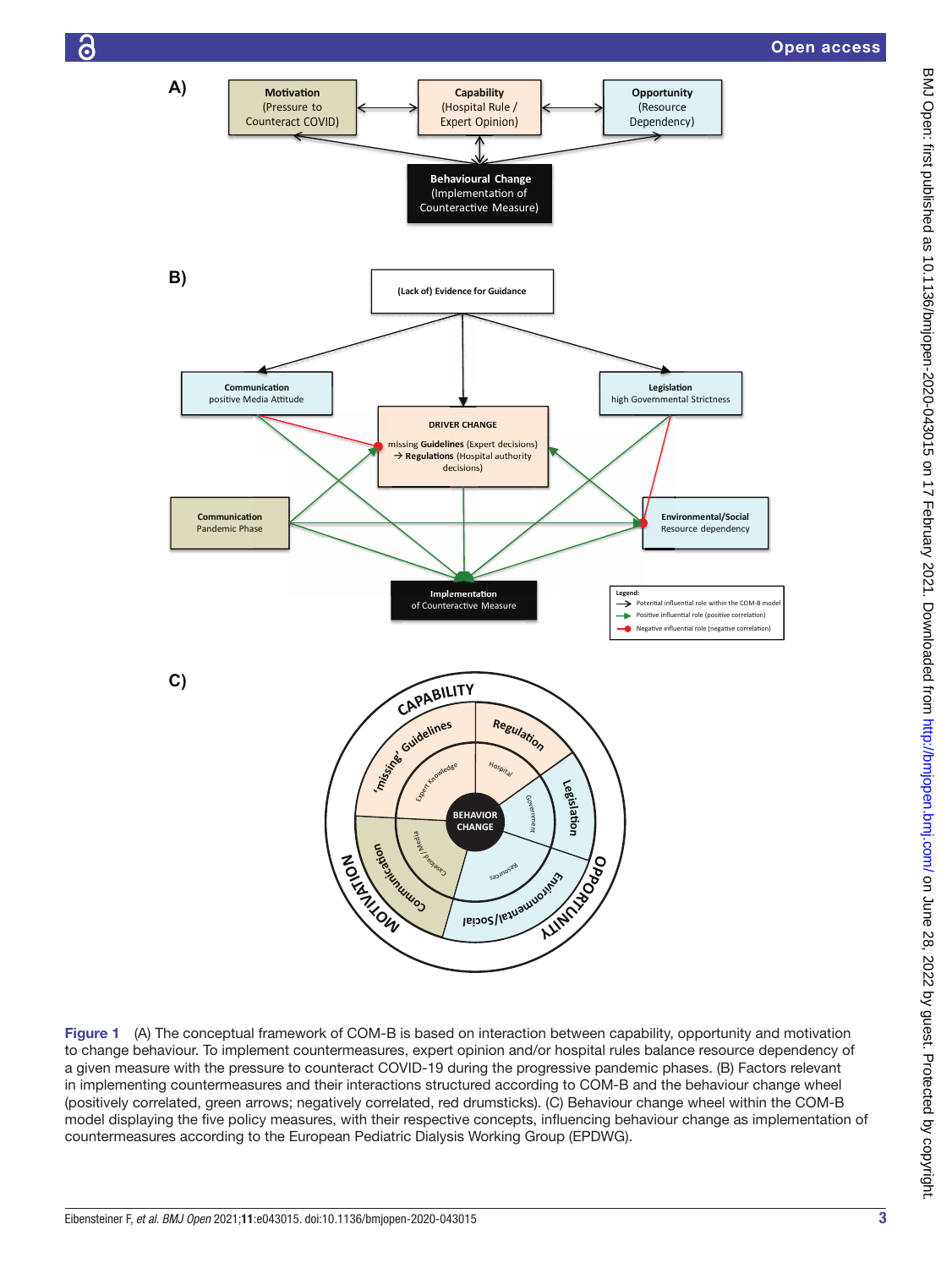#### Media attitude

Cover page articles during the week of 20 March 2020 from the three widest circulating newspapers in each EPDWG country and text blocks containing COVID-19 related news and/or opinion pieces were manually classified. Transcribed, translated and anonymised excerpts from the selected articles were rated by participants (n=5) for positivity of reporting attitude on COVID-19 countermeasures on a scale from 1 (lowest) to 5 (highest). Excerpts were uniformly formatted without country identifiers. Mean values yielded a country-specific media attitude score ([online supplemental table 1](https://dx.doi.org/10.1136/bmjopen-2020-043015)).

# Data analysis and statistics

Data were clustered into eight response domains (access control, patient testing, testing healthcare personnel (HCP), personal protective equipment (PPE) policy, patient cohorting, HCP cohorting, suspension of routine care, remote work) and visualised as implementation rates and their rates of change ([online supplemental](https://dx.doi.org/10.1136/bmjopen-2020-043015) [figure 1](https://dx.doi.org/10.1136/bmjopen-2020-043015)). Response rates (%) were calculated as numbers of implemented countermeasures divided by numbers of total identified countermeasures for 20 March and 3 April 2020. Resource dependency (%) for 20 March 2020 was calculated as numbers of decisions for which resources were decisive for implementation, divided by numbers of total identified countermeasures.

Expert decisions and hospital authority decisions were expressed as the hospital authority decisions to expert decisions (H/E) ratio for 20 March 2020:

$$
\frac{H}{E} Ratio = \frac{(Hospital \text{ authority decisions } (n) - Expert \text{ decisions } (n))}{total \text{ countermeasures } (n)}
$$

The H/E ratio expresses the degree to which response rates are influenced by hospital authority decisions (resulting in positive values to  $+1$ ) or by expert decisions (resulting in negative values to −1), with the balanced H/E ratio of zero reflecting equivalent contributions of hospital authority and experts' decisions.

Each of these variables was calculated (1) on the domain level, as mean for each domain across all centres, and (2) on the centre level, as mean for each centre across all domains. Data were analysed with descriptive statistics using scatter plot matrices, bar plots, histograms and heat maps. Kendall's tau correlation analysis was conducted within a correlation matrix for each dependent and independent variable on each level. Correction for multiple testing was not performed, reflecting the exploratory character of this analysis. For Kendall's tau, correlation analysis between response rates and pandemic phase outliers was omitted post hoc (high response despite low case load, or relatively low responses despite highest case loads).

#### **RESULTS**

Implementation of individual counteractive measures varied widely among response domains and centres in

the cross-sectional analysis of 20 March 2020. Domain response rates ranged from  $20\%$  ( $28/140$ ) to  $71\%$ (59/84); median 49.5%. Centre response rates ranged from 31% (16/52) to 62% (32/52); median 46%. Reassessment of response rates on 3 April demonstrated increased countermeasure implementation, particularly in centres with lower initial response rates ('catch-up implementation').

## 'Snapshot' of implemented COVID-19 countermeasures (20 March 2020)

Centre response rates or individual countermeasure response rates correlated weakly with centre case loads. [Figure](#page-4-0) 2 demonstrates that centres at both ends of the pandemic phase spectrum markedly deviated from the assumption of correlation. Although overall correlations between centre responses and pandemic phase were statistically significant, country/centre-specific case loads correlated with implemented countermeasures only after outlier exclusion [\(table](#page-5-0) 1).

# Policy measures influencing implementation of countermeasures per BCW

Five of seven BCW-defined policy measures<sup>[6](#page-9-2)</sup> were reported as reasons for behaviour change in the clinical setting [\(figure](#page-2-0) 1C). As expected, 'regulation' by employers (establishing rules of principles of behaviour) and/or governmental 'legislation' were important reasons for behavioural changes at the centres. However, information from mass media ('communication'), missing 'guidelines' and 'environmental/social'-related restrictions were equally often determinative for change in behavioural patterns. 'Fiscal measures' and 'service provision' were not mentioned as influencing behavioural changes. Mass media information indicated increasing pressure from growing case loads in the EPDWG centres ('communication'), corresponding to correlation of pandemic phase with average countermeasure implementation rates [\(table](#page-5-0) 1). Respondents often noted that recommendations ('guidelines') for clinical decision-making remained lacking, likely explaining why rules and principles established by hospital management ('regulation') contributed more as important drivers for implementation than did 'guidelines' [\(table](#page-5-0) 1). Growing mass media pressure ('communication') in most centres resulted in a pandemic phase-dependent shift from expert opinion (missing 'guidelines') to hospital-based 'regulations' [\(table](#page-5-0) 1).

Resource dependency was a major inhibitor of countermeasure implementation ('environmental/social' restrictions). Estimated resource dependency of eight individual measures correlated negatively with their implementation rates at the domain level ([figure](#page-6-0) 3, [table](#page-5-0) 1). Increasing resource dependency associated with an increasing ratio of hospital rules ('regulations') over expert opinion (missing 'guidelines') as a driver of countermeasure implementation ([table](#page-5-0) 1). Interestingly, implementation rates for countermeasures of comparable resource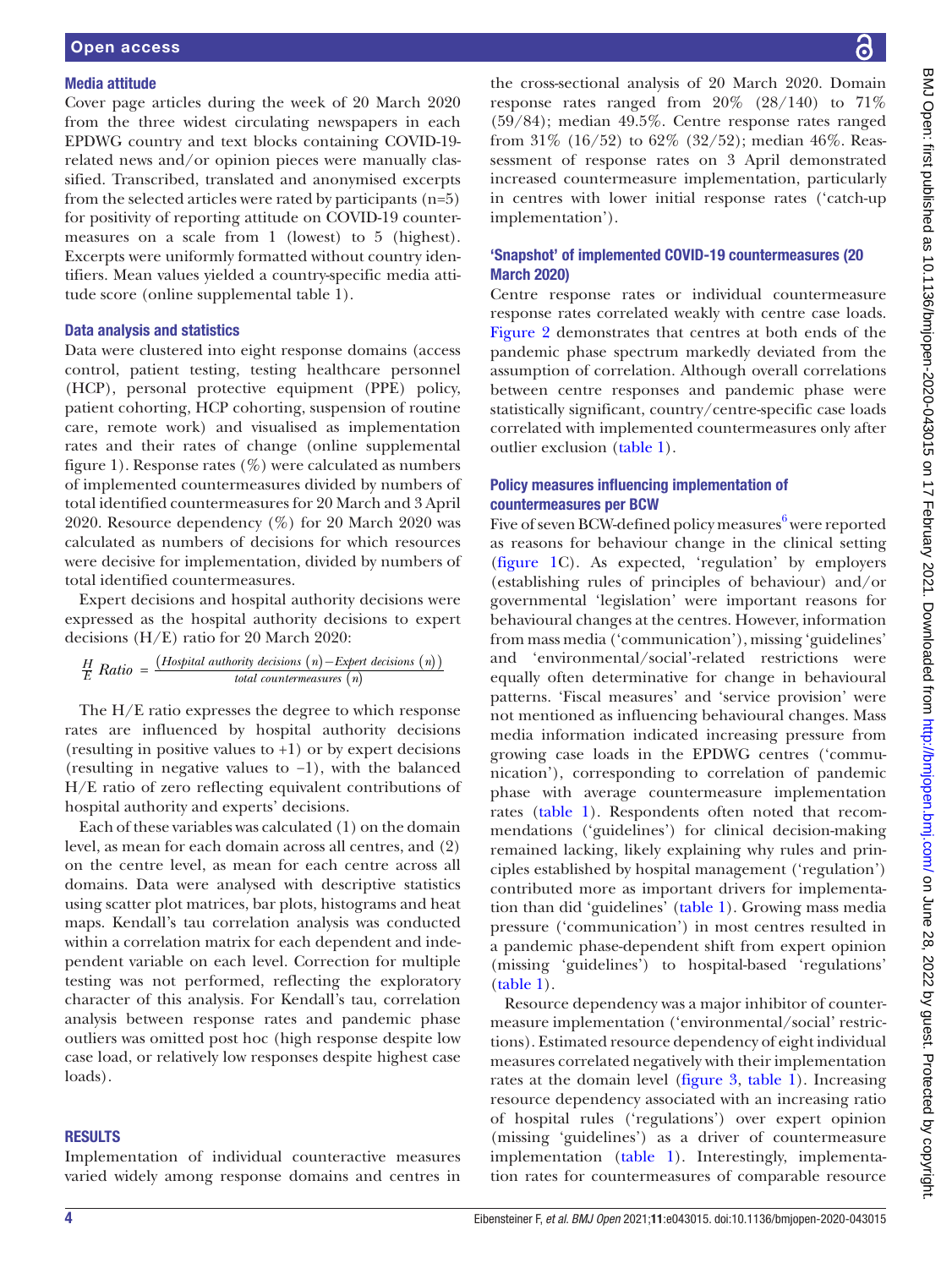

<span id="page-4-0"></span>Figure 2 Response rates (calculated as relative frequencies) of implemented countermeasures for each centre ('mean center response rate', corresponding to the centre columns of [online supplemental figure 1](https://dx.doi.org/10.1136/bmjopen-2020-043015)) and for each of the eight defined domains per centre, displayed as functions of pandemic phase (expressed as infected cases per million people) on 20 March 2020 (T1). Colours depicting centre response rates range from lowest (dark blue) to highest (dark red). Linear regression lines calculated after outlier exclusion (corresponding to (\*) in [table 1\)](#page-5-0) are plotted (black) with 95% CI in grey. HCP, healthcare personnel; PPE, personal protective equipment.

dependency ('environmental/social' restrictions) increased in direct proportion to the H/E ratio ('regulations'; compare, for example, 'Suspension of Routine Care/Remote Work' with comparably low-resource dependency and 'Testing HCP/Patients' with comparably high-resource dependency; [figure](#page-6-0) 3B, [figure](#page-6-1) 4).

# Longitudinal assessment of 'catch-up' implementation of COVID-19 countermeasures

The above cross-sectional assessment describes associations between individual factors and countermeasure implementation rates in different centres/countries at different pandemic phases. Longitudinal changes in countermeasure implementation rates were assessed by another survey on 3 April 2020 and plotted as a function of pandemic phase. Figures [3A and 4A](#page-6-0) show that pandemic progression resulted in globally increased rates of countermeasure implementation from 20 March to 3 April in almost all centres [\(table](#page-5-0) 1). At the centre level, mean changes of response rates were negatively influenced by cumulative local perception of resource dependency on 20 March (='resource awareness', perceived 'costs'; [table](#page-5-0) 1). However, 'catch-up implementation' of counteractive measures from 20 March to 3 April positively correlated with higher H/E ratio (between hospital rule and expert opinion as drivers), and with resource dependency of particular measures [\(table](#page-5-0) 1). Thus, growing pressures of increased country-specific case loads increased local initially inhibitory effects of locally perceived resource dependency for these measures in a centre-specific way. Role of country-specific, non-medical influencers on

implementation of hospital rules, thereby overcoming the

# countermeasure implementation

Centre-specific patterns of longitudinal changes suggest that local countermeasure implementation rates represent a balance of local influences only poorly modulated by global medical evidence, allowing study of the influence of non-medical drivers such as media and government. Media attitude [\(online supplemental table 1](https://dx.doi.org/10.1136/bmjopen-2020-043015)) shows scores for implementation of COVID-19 countermeasures in the 11 EPDWG countries. Cover page articles from the three widest circulation newspapers during the week of 20 March each contained >75% of COVID-19-related text. Media attitude was only weakly associated with centre response rates ([table](#page-5-0) 1). However, centres in countries with higher media attitude scores demonstrated significantly lower ratios of hospital rules over expert opinion [\(table](#page-5-0) 1), in turn associated with higher implementation rates and catch-up ([table](#page-5-0) 1). Indeed, the two centres with the highest media attitude scores demonstrated the highest response rates. [Online supple](https://dx.doi.org/10.1136/bmjopen-2020-043015)[mental table 1](https://dx.doi.org/10.1136/bmjopen-2020-043015) also shows governmental strictness scores of the EPDWG countries. As for media attitude, governmental strictness associated only weakly with response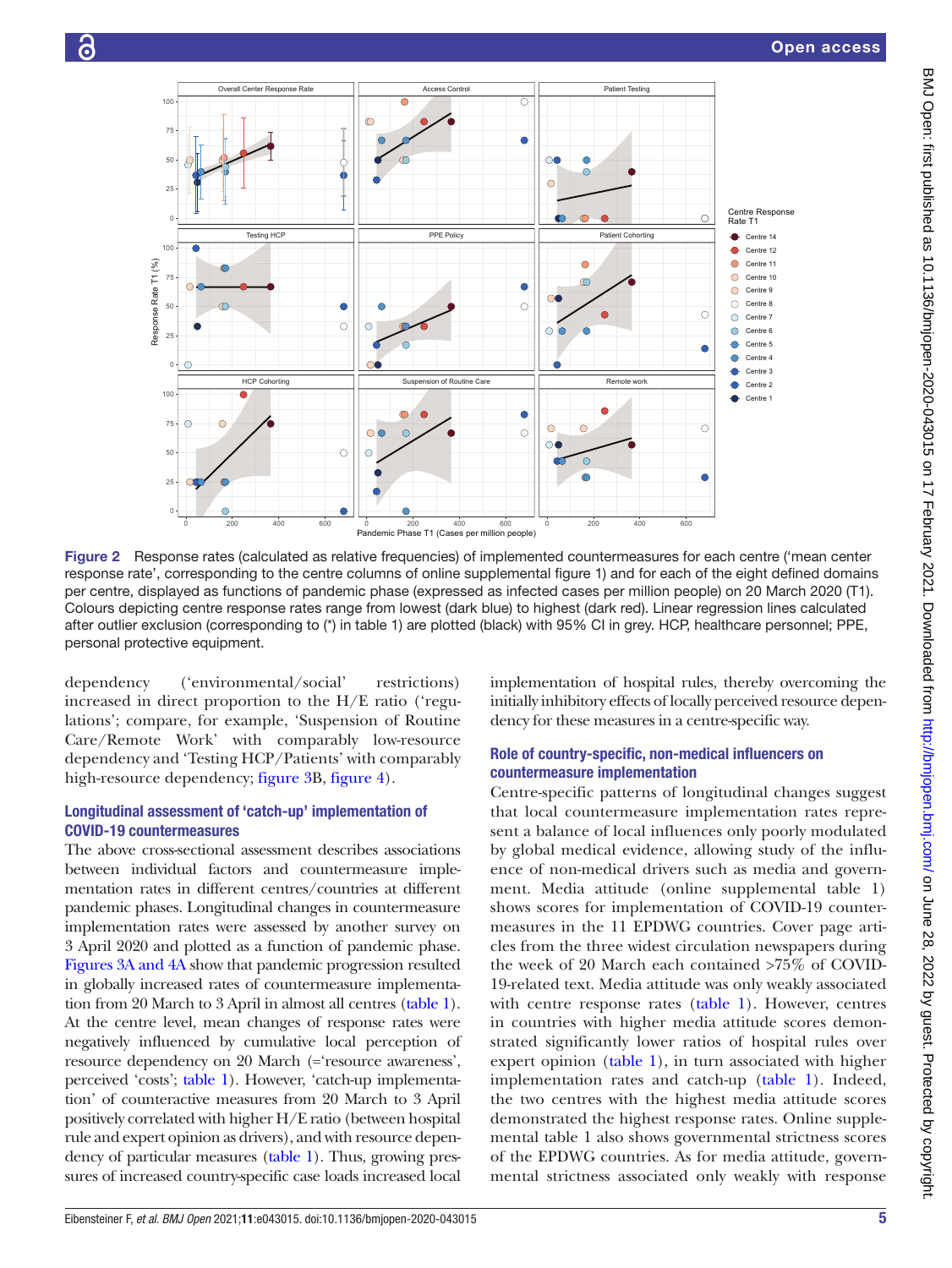<span id="page-5-0"></span>

| Statistical analysis of the COM-B model as applied to the EPDWG decisions<br>Table 1 |                                   |               |         |
|--------------------------------------------------------------------------------------|-----------------------------------|---------------|---------|
| <b>COM-variable</b>                                                                  | Variable (B or COM)               | Kendall's tau | P value |
| Cross-sectional analysis                                                             |                                   |               |         |
| Pandemic phase (case load)                                                           | Implementation rate               | 0.23          | < 0.01  |
| Pandemic phase (case load)*                                                          | Implementation rate*              | 0.77          | < 0.01  |
| Pandemic phase (case load)                                                           | Hospital to expert ratio (centre) | 0.24          | < 0.01  |
| Hospital to expert ratio (centre)                                                    | Implementation rate               | 0.41          | < 0.01  |
| Hospital to expert ratio (domain)                                                    | Implementation rate               | $-0.36$       | < 0.01  |
| Resource dependency (centre)                                                         | Implementation rate               | 0.16          | 0.03    |
| Resource dependency (centre)                                                         | Hospital to expert ratio (centre) | 0.45          | < 0.01  |
| Pandemic phase (case load)                                                           | Resource dependency (centre)      | 0.30          | < 0.01  |
| Resource dependency (domain)                                                         | Hospital to expert ratio (domain) | 0.47          | < 0.01  |
| Longitudinal analysis                                                                |                                   |               |         |
| Implementation rate                                                                  | Catch-up implementation           | $-0.15$       | 0.04    |
| Resource dependency (centre)                                                         | Catch-up implementation           | $-0.18$       | 0.01    |
| Resource dependency (domain)                                                         | Catch-up implementation           | 0.4           | < 0.01  |
| Hospital to expert ratio (domain)                                                    | Catch-up implementation           | 0.47          | < 0.01  |
| Influence of media attitude and governmental strictness                              |                                   |               |         |
| Media attitude                                                                       | Implementation rate               | 0.17          | 0.02    |
| Media attitude                                                                       | Hospital to expert ratio (centre) | $-0.31$       | < 0.01  |
| Governmental strictness                                                              | Implementation rate               | 0.3           | < 0.01  |
| Governmental strictness                                                              | Resource dependency (centre)      | $-0.36$       | < 0.01  |

\*After omitting outliers (=high responses despite low case load or relatively low responses despite highest case loads).

B, behaviour change; COM, capability, opportunity, motivation; EPDWG, European Pediatric Dialysis Working Group.

rates [\(table](#page-5-0) 1). However, centres in countries with higher governmental strictness scores demonstrated lower perceptions of resource dependency regarding countermeasure implementation [\(table](#page-5-0) 1), in turn associated with higher implementation rates and catch-up implementation ([table](#page-5-0) 1). Interestingly, positive media attitude (potentially enhancing motivation) paired with high governmental strictness (potentially reducing resource dependency) was found in the two countries with the highest response rates (at intermediate case load).

# **DISCUSSION**

During the COVID-19 pandemic, the most important motivational driver of behaviours conducive to counteracting the pandemic has been the magnitude of pandemic growth. In the absence of prior evidence, many interventions were rapidly executed on local, national and international levels with different degrees of coordination.<sup>14 13</sup> The recent Delphi study from the EPDWG confirmed marked heterogeneity of COVID-19 countermeasure implementation as of 20 March 2020, across 13 paediatric nephrology centres in 11 European countries,<sup>[5](#page-9-1)</sup> with case loads ranging from 4 to 680 infected patients per million (median 161 per million). This variability led us to hypothesise that growing pressures from increasing country-specific case loads were the main drivers for

countermeasure implementation in our centres, and that differing numbers of infected patients might explain the heterogeneity in response rates among centres, consistent with general international trends amidst the COVID-19 pandemic.<sup>514</sup>

However, the present study's comparisons of centre case loads with mean centre responses or with mean response rates of individual measures found no close correlation. Thus, pandemic phase alone cannot explain the observed heterogeneity of COVID-19 countermeasure implementation rates across European centres. We therefore treated countermeasure implementation as a complex process with multiple influencers.[6 15](#page-9-2) In the conceptual framework of COM-B, countermeasure implementation rates likely represent the 'capability' (as 'regulation' and/ or 'guideline' policies) of their drivers (experts and/or hospital authorities) to allocate resources by opinion or rules, balancing pressure of the pandemic phase ('motivation' as 'communication' policies) and availability of resources ('opportunity' as 'environmental/social' policies).

Complex interactions between these factors in the BCW [\(figure](#page-2-0) 1) might better explain observed heterogeneities of implementation rates among different centres and measures. In this context, increased pressure from pandemic progression shifted expert opinion-based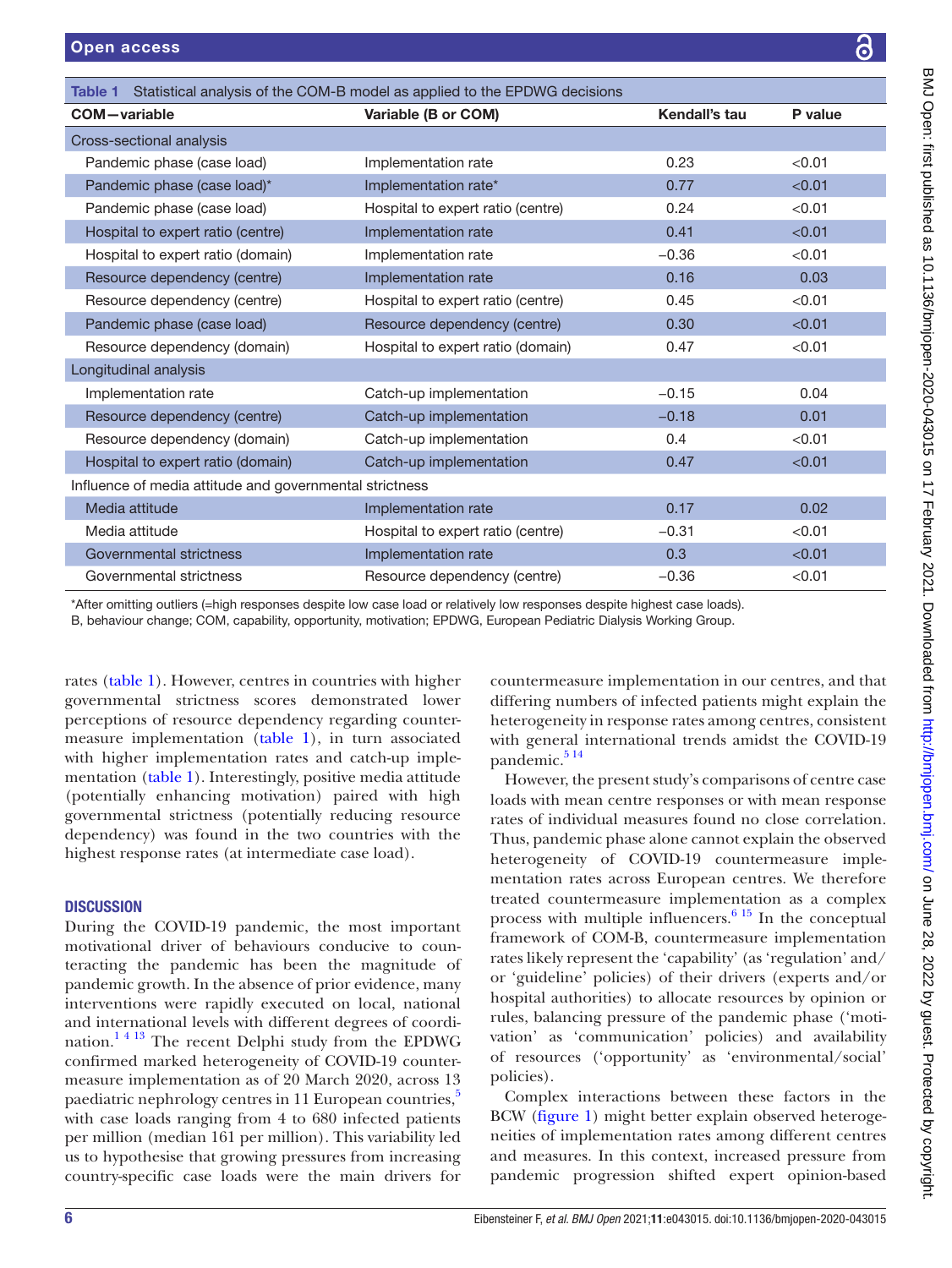

<span id="page-6-0"></span>Figure 3 (A) Centre-specific ratios of hospital rules (red) to expert opinion (blue) (H/E ratio) driving countermeasure implementation for each of the 13 European Pediatric Dialysis Working Group (EPDWG) centres as a function of infected patient case load (log2 of infected cases per million people), a measure of pandemic phase on 20 March 2020 (T1). (B) Domain response rates (implemented countermeasures per domain as % of total) as a function of countermeasure resource dependency (mean of all estimates from each centre for each individual domain) for each of the eight countermeasure domains and their drivers (red, hospital rules; green, expert opinion) on 20 March 2020 (T1). Higher implementation rates of countermeasures with comparable resource dependency often correlated with higher hospital/ expert driver ratio (compare 'Testing HCP' to 'Patient Testing' as opposed to comparison of 'Suspension of Routine Care' to 'Remote Work'). HCP, healthcare personnel; PPE, personal protective equipment.

decisions towards more formal hospital rules, likely to overcome growing barriers to additional countermeasure implementation that in part reflected increasing awareness of growth in resource dependency. This might further reflect transfer of decisions from a personal individual level to systemic levels with increasing moral injury and mental health issues due to constrictions in provision of care caused by inadequate resources.<sup>[16](#page-9-7)</sup> From the perspective of children requiring long-term kidney replacement therapy (dialysis or kidney transplantation), examples of resource dependency include increased



**A)**

30

20

**B)**

12

16

Domain Response Rate DELTA (%)

Domain Response Rate DELTA (%)

40

50

60

Response Rate (%)

Response Rate (%)

70

80

<span id="page-6-1"></span>

**Patient Cohorting**

**Sion of Routine Care** 

**Patient Testing** 

30 35 40 45 50 55 Domain Resources (%)

**Access Control**

**Remote work**

**HCP Cohorting**

difficulties in accessing medical care and travelling to hospitals for regular kidney function tests, drug concentration monitoring at specialised clinics and acquisition of medical supplies such as peritoneal dialysis fluids and equipment.<sup>[17](#page-9-8)</sup> In a February 2020 Chinese survey of caretakers of children requiring long-term kidney replacement therapy in the midst of the pandemic, these resource-dependent factors were thought by nearly 80% of participants to negatively affect their children's treatment, with one-third perceiving the effect as severe or extremely severe.[17](#page-9-8) EPDWG centre implementation rates of COVID-19 countermeasures, when regarded as changes of 'institutional behavior', thus reflected the ability of drivers at each centre to overcome local resource dependency. These changes, motivated by local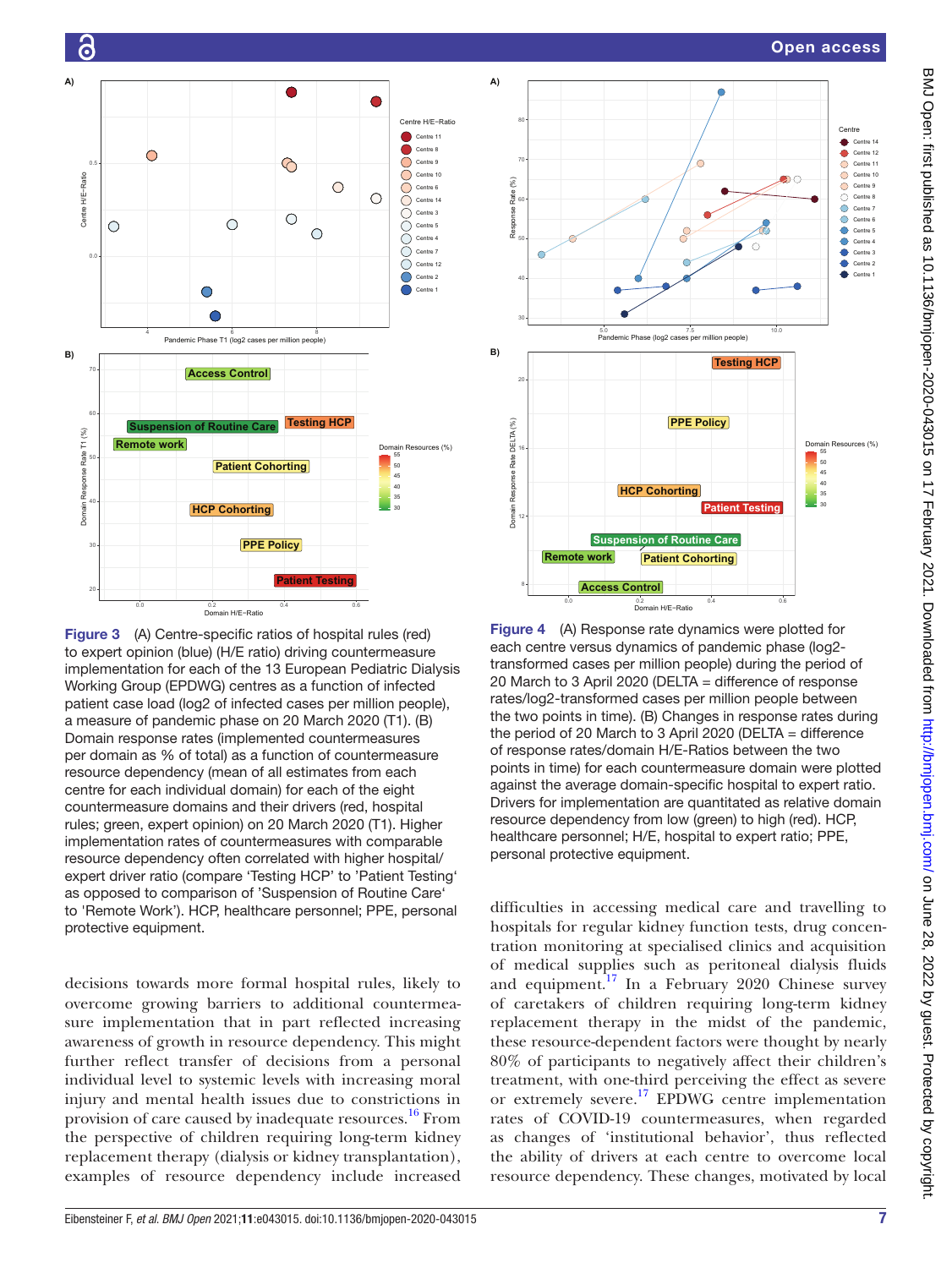perception of growing global medical need, led to diverse local rules and heterogeneous responses. Longitudinal assessment of countermeasure implementation from 20 March to 3 April supported the hypothesis that pressure from growing country-specific case loads increased local implementation of hospital rules, overcoming the initially inhibitory effects of locally perceived resource dependency of these measures, particularly measures with lower initial response rates. Initial inhibitory effects of locally perceived resource dependency might have diminished with the passage of time as medical supply deliveries and medical resource mobilisation have accelerated. These supplies are essential to carry out measures for pandemic control, protection of healthcare workers and mitigation of the severity of patient outcomes.<sup>18</sup> Ordinarily, a shared body of scientific evidence ('what is right') underlies consensus procedures to harmonise 'institutional behavior' in response to medical challenges. Evidencebased medicine uses the best available evidence to help provide an optimal basis for decision-making according to individual circumstances and values.<sup>19</sup> However, whereas COVID-19 countermeasure implementation rates increased at almost all EPDWG centres, overall response patterns among centres with similar case loads or at similar pandemic phase did not converge. Despite the pressure of pandemic progression, individual within-centre drivers appeared influenced by different perceptions of this pressure and by different local resource dependencies (and/ or awareness of those dependencies). This suggests other centre-specific and/or country-specific factors, beyond pandemic phase progression, that significantly influence countermeasure implementation. The COM-B and BCW models also allow systematic analysis of drivers for different behaviours and interventions on all levels, from individuals to national governments and civil societies.

Our analysis identified the non-medical influencers, media attitude and governmental strictness as important determinants of EPDWG centre responses to COVID-19 which might foster effective implementation of other medically relevant measures.<sup>20</sup> Governmental interventions, in particular those aimed at social distancing, were recognised early in China as the most effective non-medical tool to 'flatten the curve' of the pandemic in several observations.<sup>1 13 21</sup> Similar interventions, ranging from banning large events to strict curfews, were implemented to varying degrees in European countries during the week of 20 March. Our study quantified these interventions and found that higher 'Governmental Strictness' correlated with increased centre responses, associated with reduced perception of resource dependency ('resource/cost awareness') of countermeasure implementation. Media dissemination of information can be incorporated in the COM-B and BCW models as a motivational driver for behaviour and decision-making on all social levels.[20](#page-9-11) This pertains especially to European countries attempting to contain the pandemic to the degree achieved in China, but in settings where governmental strictness effects on social distancing depend

more on individual decisions and actions.<sup>[1](#page-9-0)</sup> Furthermore, important obstacles opposing a comprehensive European response to COVID-19 are being exposed, despite high level of political commitment. $^{22}$  $^{22}$  $^{22}$  During the week of 20 March, the three widest circulation newspapers in each participating European country covered COVID-19 with >75% of front page text. Centres in countries with more positive media attitude towards governmental strictness (based on front page articles) also demonstrated higher response rates, associated with higher perception of importance of expert opinion as driver for countermeasure implementation. This is in line with a Chinese study exploring new and traditional media use amidst the beginnings of the COVID-19 outbreak[.23](#page-9-13) Chao *et al* found that new media use with heavier engagement was associated with negative psychological outcomes, whereas viewings of heroic acts, speeches from experts and knowledge of the disease and prevention were associated with positive psychological impact. They conclude that timely public health communication from official sources might be beneficial in terms of general psychological health.<sup>23</sup> The rapidly evolving shared knowledge base and emerging 'best practices' for counteracting COVID-19 in the European context allowed our study on EPDWG centre practice patterns, using COM-B and BCW models to describe behavioural drivers, to serve as a case study of institutional 'behavioral changes' under high pressure with insufficient available information. Under such conditions, we might expect that skills (but not knowledge) and tactics (but not strategy) will guide an individual's decisions and (measurable) actions. The same held true at the institutional level where, for example, varied initial policies on PPE and testing material led to nationwide export bans, prioritising local demand and production.<sup>[3](#page-9-14)</sup> Furthermore, differences in testing strategy inherent to differences in commercially available laboratory tests, especially those failing to detect low-level immune responses to SARS-CoV-2 in asymptomatic or mildly affected subjects, as well as those indicating false-positive results, $^{24}$  might complicate decision guidance through other factors. Such mechanisms and interdependencies detected by our targeted statistical approach might increase understanding of still heterogeneous response patterns among countries with similar infection rates. This is in line with most countries having responded to this acute crisis with different tactics, often borrowed from non-medical sectors, in order to reduce transmission, increase local resources and contain medical, economical and other public threats accompanying this pandemic—whether being successful or not.<sup>25</sup> <sup>26</sup>

As COVID-19 countermeasure implementation in the European context was not based on 'hard' scientific evidence, none of the implemented local policies can be objectively judged from a medical viewpoint as 'right' or 'wrong'. At time of submission 6months after the initial Delphi exercise, there remains no strong evidence on efficacy of individual COVID-19 countermeasures pertaining to the European paediatric dialysis population. Recent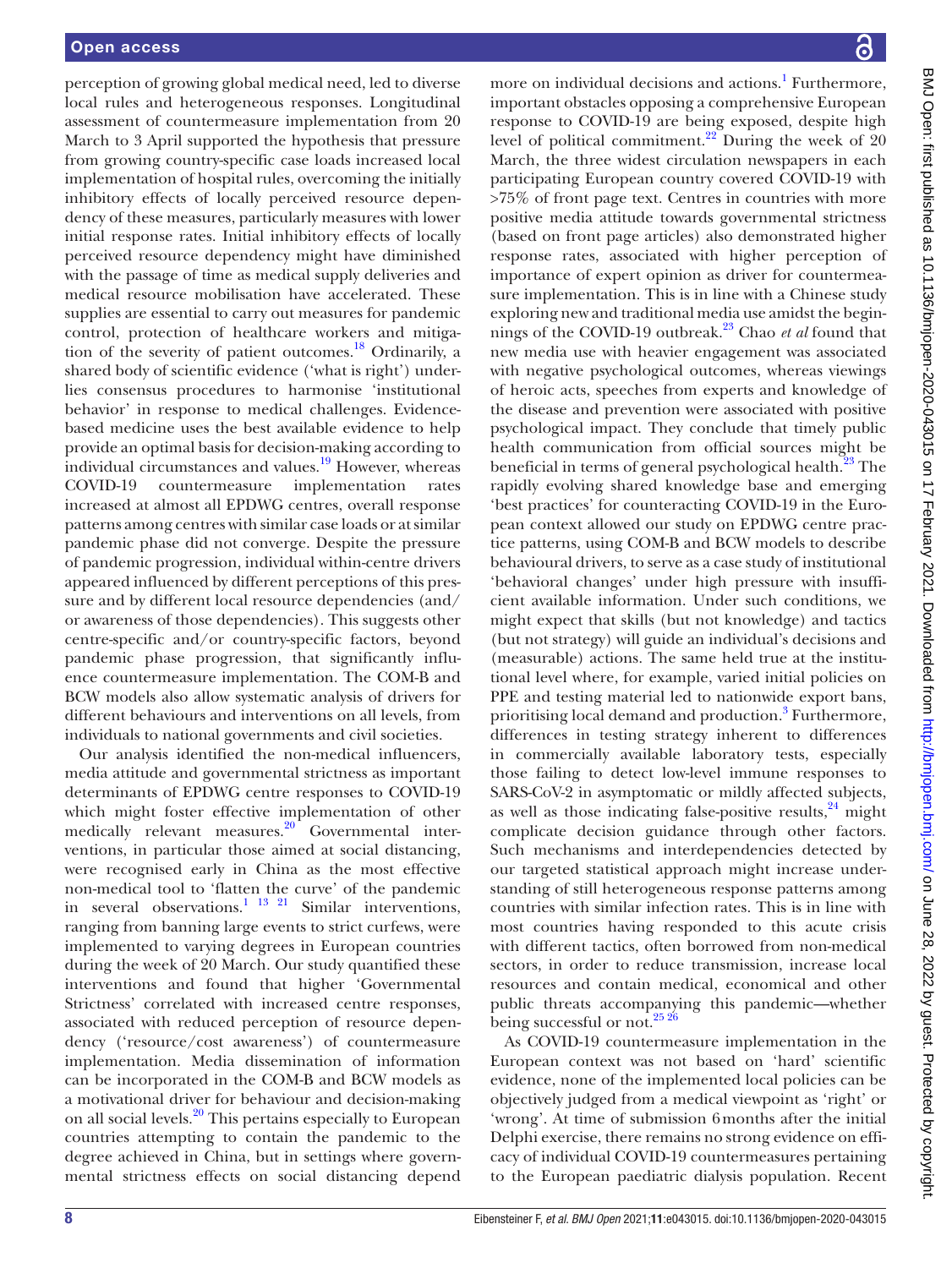Chinese consensus guidelines $^{27}$  mentioned neither suspension of routine care nor testing strategies (for HCP and patients), although these measures were advocated as important to COVID-19 control. $^{28}$  $^{28}$  $^{28}$  The COVID-19 outbreak in a German paediatric dialysis centre $^{29}$  also highlights the importance of adequate testing, tracing and monitoring strategies for successful outbreak containment and prevention in the hospital setting. However, in the mean time, at least one comprehensive systematic review has been published. This meta-analysis supporting physical distancing and face mask use provides the best evidence yet available, given the body of literature generally lacking robust randomised trials.<sup>30</sup>

This exploratory work provides a framework containing the most important domains that emerged during the lockdown phase in paediatric dialysis centres across Europe. Put into general context, these domains may provide some of the most important guiding principles but lack general completeness and might be rapidly outdated. However, put into perspective of the BCW and the COM-B model, these domain sets present an important framework for regular and multilayered reassessment by policymakers and clinicians to provide a basis for further decision-making and evolving awareness of possible limitations and subliminal influential factors.

As the results of this work reflect, the issues encountered in the course of providing the best possible care for our patients during a pandemic are multilayered and dependent on internal and external factors that vary across different cultural, legislative, economical and geographical areas. Moreover, these influences are likely to be subject to changing directives of changing degrees of influence over time. Standardised responses as usually provided by policymakers and societal guidelines do not consider these manifold factors and their dynamics in order to provide the best possible evidence-based medical care during a pandemic.<sup>3</sup>

In such deleterious scenarios where single patient groups and countries and continents are affected, the current gold standards for guidelines and policies as proposed by evidence-based medicine might not be applicable, and even cause negative effects on specific subgroups. Carefully graded stages considering legislative, economical and cultural differences need to set the framework for guiding patient care in accordance with increasing knowledge of an emerging evidence base. Policymakers and healthcare providers must maintain awareness of newly emerging influence factors, especially if readily fit into the subcategories communication, legislation, environmental/social, while sustaining flexibility to respond to the capability, opportunity and/ or motivation for change. These graded stages should be selected in accordance with current events, individually applied in different geographical, economical and cultural subspaces and continuously re-evaluated with progression of time and events. Therefore, continuous and regular multilayered reassessment of the most meaningful domains is necessary.[31](#page-10-4)

The major strength of this study lies in its being the first to evaluate the most important drivers of behaviours conducive to counteracting the COVID-19 pandemic during the first week of public curfews. During this time, we applied an accepted model of behavioural change (the COM-B model and BCW) to explore a unique snapshot of 14 paediatric dialysis centres in 12 European countries with case loads ranging from 4 to 680 infected patients per million. The strength of our novel study approach may also inherently limit the interpretation of our results due to the absence of comparable studies with which to compare. The interpretation of this study's results is further limited by a small number of participating centres representative of paediatric dialysis, but perhaps not equally representative of other medical responses to the COVID-19 pandemic. In addition, the number of participants per centre was limited to one clinician only in order to facilitate rapid communication and data acquisition. However, given the small number of participants and exploratory mixed methods character of this study, statistical tests and their corresponding p values should be interpreted with caution. Moreover, local case loads of the surveyed centres may not reflect overall disease burdens of the respective countries and/or other medical specialties, with higher numbers of infections and/or patients at risk.

Countermeasures evaluated in this study most likely reflect similar countermeasures in other medical specialties, as current mitigating approaches to COVID-19 all rely on the same measures, such as physical distancing, PPE and testing capacities.

This study may also serve as a basic framework for research and awareness of factors influencing exit strategies for the implemented countermeasures, providing clinicians and policymakers with guidelines for early and structured adaptation to changing or fluctuating conditions. Ruktanonchai *et al*<sup>32</sup> underline the importance of such guidelines in their modelling study which shows that relaxation of countermeasures by one country before others do so could lead to disease resurgence across Europe about 5weeks earlier than otherwise. Their study also highlights the importance of key countries, such as France, Germany, Italy and Poland, in continental resurgence of disease due to heterogeneous approaches to mobility restriction.<sup>[32](#page-10-5)</sup>

Nevertheless, heterogeneity of countermeasure implementation can be expected to continue among European centres until ongoing 'catch-up implementation' saturates response rates, as limited by local availability and resources. Although our study provides no solutions to that problem, our 'mechanistic' work does provide a mirror for the weak evidence basis underlying current practice patterns.<sup>[1](#page-9-0)</sup> Understanding limitations of current approaches to selection and implementation of COVID-19 countermeasures might help reassess those practices with open minds, allowing rapid 'institutional behavior changes' in response to emerging evidence on efficacy from controlled clinical trials. These will also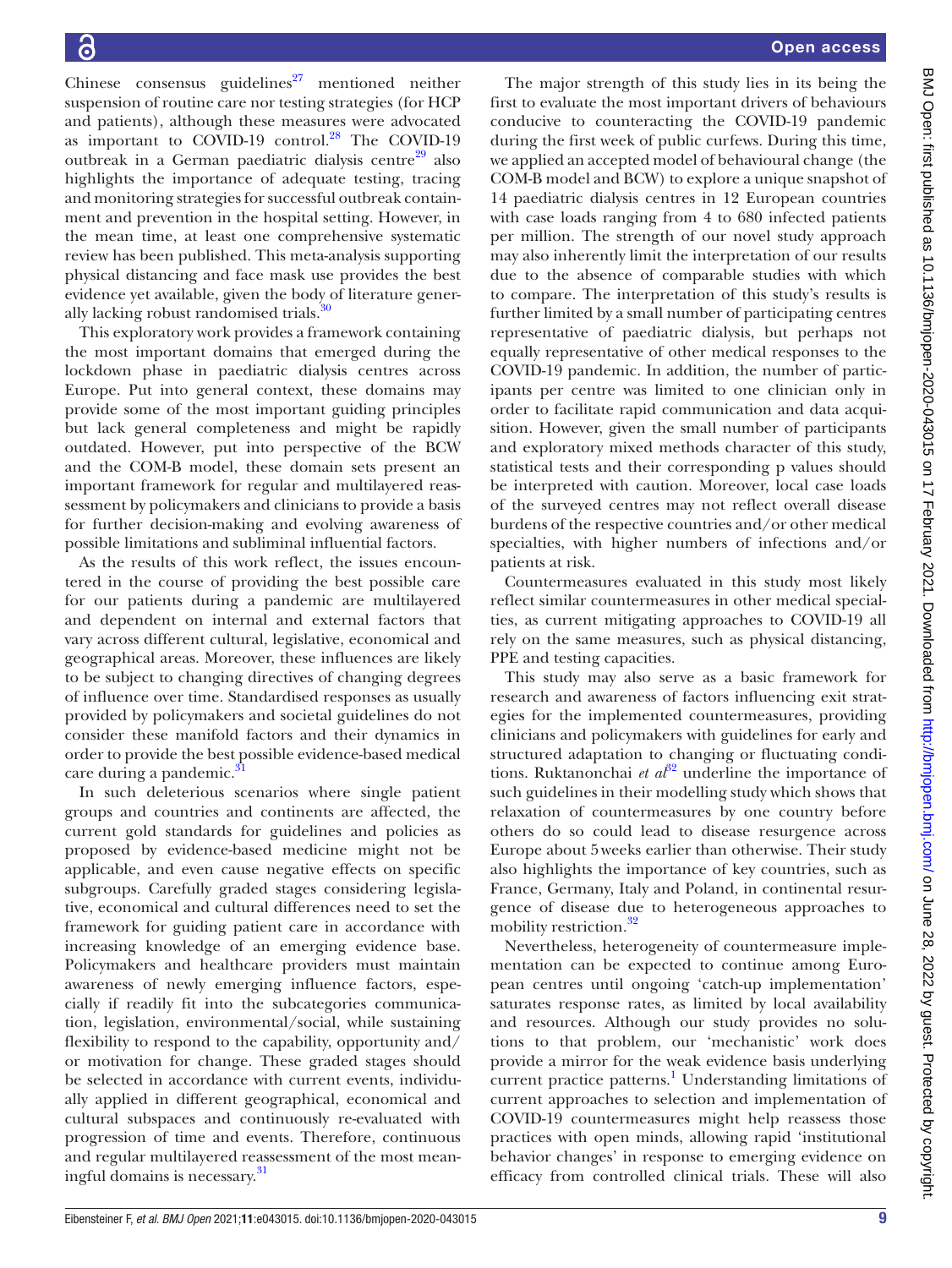provide evidence-based knowledge to optimise nonmedical interventions during the COVID-19 pandemic.

#### Author affiliations

<sup>1</sup> Division of Pediatric Nephrology and Gastroenterology, Department of Pediatrics and Adolescent Medicine, Comprehensive Center for Pediatrics, Medical University of Vienna, Vienna, Austria

<sup>2</sup>Ludwig Boltzmann Institute Digital Health and Patient Safety, Medical University of Vienna, Wien, Austria

3 Section for Outcomes Research, Center for Medical Statistics, Informatics, and Intelligent Systems, Medical University of Vienna, Vienna, Austria

4 Ludwig Boltzmann Institute for Arthritis and Rehabilitation, Vienna, Austria 5 Research Platform Data Science, University of Vienna, Vienna, Austria <sup>6</sup>Pediatric Nephrology, Center for Child and Adolescent Medicine, Heidelberg

University, Heidelberg, Germany

<sup>7</sup>Department of Pediatric Nephrology, University Hospital Vall d'Hebron, Barcelona, Spain

<sup>8</sup>Division of Pediatric Nephrology, Gazi University Faculty of Medicine, Ankara, **Turkey** 

<sup>9</sup>Pediatric Center, Institute of Clinical Medicine, Vilnius University, Vilnius, Lithuania <sup>10</sup>Department of Pediatric Nephrology, KfH Children's Kidney Center, Marburg, Germany

<sup>11</sup> Pediatric Nephrology, Dialysis and Transplant Unit, La Fondazione IRCCS Ca' Granda Ospedale Maggiore di Milano Policlinico, Milano, Italy

<sup>12</sup>Department of Pediatric Nephrology, Hôpital Femme Mère Enfant, Hospices Civils de Lyon, Lyon, France

<sup>13</sup>Renal Unit, UCL Great Ormond Street Hospital for Children NHS Foundation Trust and Institute of Child Health, London, UK

<sup>14</sup>Department of Pediatric Nephrology, Mitera Children's Hospital, Athens, Greece <sup>15</sup>Department of Pediatric Nephrology, Utoped, Universitair Ziekenhuis Gent, Ghent, Belgium

<sup>16</sup>Dialysis Unit, Department of Pediatrics, IRCCS Giannina Gaslini, Genoa, Italy <sup>17</sup>Department of Pediatric Nephrology, University Hospital Motol, Prague, Czech Republic

<sup>18</sup>Department of Pediatric Nephrology, Medical University of Gdansk, Gdansk, Poland <sup>19</sup>Division of Nephrology and Vascular Biology Research Center, Beth Israel

Deaconess Medical Center, Department of Medicine, Harvard Medical School, Boston, Massachusetts, USA

Contributors FE and CA conceptualised and designed the study, had full access to all study data and take responsibility for data integrity, accuracy and analysis. They drafted the initial manuscript, analysed and interpreted the data and reviewed and revised the manuscript. Data collection and critical manuscript revision for important intellectual content were conducted by SLA, CPS, VR, TS, AC, GA, AJ, GK, FP, AE, BR, RS, CJS, JV, EV, KV, AZ and SB. All authors approved the final manuscript as submitted.

Funding The authors have not declared a specific grant for this research from any funding agency in the public, commercial or not-for-profit sectors.

Competing interests None declared.

Patient consent for publication Not required.

Provenance and peer review Not commissioned; externally peer reviewed.

Data availability statement All data relevant to the study are included in the article or uploaded as supplementary information. No additional data available.

Supplemental material This content has been supplied by the author(s). It has not been vetted by BMJ Publishing Group Limited (BMJ) and may not have been peer-reviewed. Any opinions or recommendations discussed are solely those of the author(s) and are not endorsed by BMJ. BMJ disclaims all liability and responsibility arising from any reliance placed on the content. Where the content includes any translated material, BMJ does not warrant the accuracy and reliability of the translations (including but not limited to local regulations, clinical guidelines, terminology, drug names and drug dosages), and is not responsible for any error and/or omissions arising from translation and adaptation or otherwise.

Open access This is an open access article distributed in accordance with the Creative Commons Attribution Non Commercial (CC BY-NC 4.0) license, which permits others to distribute, remix, adapt, build upon this work non-commercially, and license their derivative works on different terms, provided the original work is properly cited, appropriate credit is given, any changes made indicated, and the use is non-commercial. See: [http://creativecommons.org/licenses/by-nc/4.0/.](http://creativecommons.org/licenses/by-nc/4.0/)

#### ORCID iDs

Fabian Eibensteiner <http://orcid.org/0000-0001-5012-3082> Tanja Stamm<http://orcid.org/0000-0003-3073-7284>

# REFERENCES

- <span id="page-9-0"></span>1 Anderson RM, Heesterbeek H, Klinkenberg D, *et al*. How will countrybased mitigation measures influence the course of the COVID-19 epidemic? *[Lancet](http://dx.doi.org/10.1016/S0140-6736(20)30567-5)* 2020;395:931–4.
- 2 Chen S, Yang J, Yang W, *et al*. COVID-19 control in China during mass population movements at new year. *[Lancet](http://dx.doi.org/10.1016/S0140-6736(20)30421-9)* 2020;395:764–6.
- <span id="page-9-14"></span>3 Feng S, Shen C, Xia N, *et al*. Rational use of face masks in the COVID-19 pandemic. *[Lancet Respir Med](http://dx.doi.org/10.1016/S2213-2600(20)30134-X)* 2020;8:434–6.
- 4 Flahault A. COVID-19 cacophony: is there any orchestra conductor? *[Lancet](http://dx.doi.org/10.1016/S0140-6736(20)30491-8)* 2020;395:1037.
- <span id="page-9-1"></span>5 Eibensteiner F, Ritschl V, Ariceta G, *et al*. Rapid response in the COVID-19 pandemic: a Delphi study from the European pediatric dialysis Working group. *[Pediatr Nephrol](http://dx.doi.org/10.1007/s00467-020-04584-6)* 2020;35:1669–78.
- <span id="page-9-2"></span>6 Michie S, van Stralen MM, West R. The behaviour change wheel: a new method for characterising and designing behaviour change interventions. *[Implement Sci](http://dx.doi.org/10.1186/1748-5908-6-42)* 2011;6:42.
- <span id="page-9-3"></span>7 Ritschl V, Lackner A, Boström C, *et al*. I do not want to suppress the natural process of inflammation: new insights on factors associated with non-adherence in rheumatoid arthritis. *[Arthritis Res Ther](http://dx.doi.org/10.1186/s13075-018-1732-7)* 2018;20:234.
- <span id="page-9-4"></span>8 Johnson RB, Onwuegbuzie AJ, Turner LA. Toward a definition of mixed methods research. *[J Mix Methods Res](http://dx.doi.org/10.1177/1558689806298224)* 2007;1:112–33.
- 9 Johnson RB, Onwuegbuzie AJ. Mixed methods research: a research paradigm whose time has come. *[Educational Researcher](http://dx.doi.org/10.3102/0013189X033007014)* 2004;33:14–26.
- 10 Creswell JW. *Research design: qualitative, quantitative, and mixed methods approaches*. SAGE Publications, 2013.
- <span id="page-9-5"></span>11 European centre for disease prevention and control (ECDC) COVID-19 situation update worldwide, as of 6 April 2020. Available: [https://www.ecdc.europa.eu/en/geographical-distribution-2019](https://www.ecdc.europa.eu/en/geographical-distribution-2019-ncov-cases) [ncov-cases](https://www.ecdc.europa.eu/en/geographical-distribution-2019-ncov-cases) [Accessed 6 Apr 2020].
- <span id="page-9-6"></span>12 Eurostat, Europe's population on January the 1st 2019. Available: [https://ec.europa.eu/eurostat/tgm/table.do?tab=table&plugin=1&](https://ec.europa.eu/eurostat/tgm/table.do?tab=table&plugin=1&language=en&pcode=tps00001) [language=en&pcode=tps00001](https://ec.europa.eu/eurostat/tgm/table.do?tab=table&plugin=1&language=en&pcode=tps00001) [Accessed 6 Apr 2020].
- 13 Pan A, Liu L, Wang C, *et al*. Association of public health interventions with the epidemiology of the COVID-19 outbreak in Wuhan, China. *[JAMA](http://dx.doi.org/10.1001/jama.2020.6130)* 2020;323:1915–23.
- 14 Koh D, Goh HP. Occupational health responses to COVID-19: what lessons can we learn from SARS? *[J Occup Health](http://dx.doi.org/10.1002/1348-9585.12128)* 2020;62:e12128.
- 15 Essack SY, Sartorius B. Global antibiotic resistance: of contagion, confounders, and the COM-B model. *[Lancet Planet Health](http://dx.doi.org/10.1016/S2542-5196(18)30187-6)* 2018;2:e376–7.
- <span id="page-9-7"></span>16 Greenberg N, Docherty M, Gnanapragasam S, *et al*. Managing mental health challenges faced by healthcare workers during covid-19 pandemic. *[BMJ](http://dx.doi.org/10.1136/bmj.m1211)* 2020;368:m1211.
- <span id="page-9-8"></span>17 Zhao R, Zhou Q, Wang X-W, *et al*. COVID-19 outbreak and management approach for families with children on long-term kidney replacement therapy. *[Clin J Am Soc Nephrol](http://dx.doi.org/10.2215/CJN.03630320)* 2020;15:1259–66.
- <span id="page-9-9"></span>18 Ji Y, Ma Z, Peppelenbosch MP, *et al*. Potential association between COVID-19 mortality and health-care resource availability. *[Lancet](http://dx.doi.org/10.1016/S2214-109X(20)30068-1)  [Glob Health](http://dx.doi.org/10.1016/S2214-109X(20)30068-1)* 2020;8:e480.
- <span id="page-9-10"></span>19 Djulbegovic B, Guyatt G. Evidence vs consensus in clinical practice guidelines. *[JAMA](http://dx.doi.org/10.1001/jama.2019.9751)* 2019:725. doi:10.1001/jama.2019.9751
- <span id="page-9-11"></span>20 Garrett L. COVID-19: the medium is the message. *[Lancet](http://dx.doi.org/10.1016/S0140-6736(20)30600-0)* 2020;395:942–3.
- 21 Cowling BJ, Ali ST, Ng TWY, *et al*. Impact assessment of nonpharmaceutical interventions against coronavirus disease 2019 and influenza in Hong Kong: an observational study. *[Lancet Public Health](http://dx.doi.org/10.1016/S2468-2667(20)30090-6)* 2020;5:e279–88.
- <span id="page-9-12"></span>22 Anderson M, Mckee M, Mossialos E. Covid-19 exposes weaknesses in European response to outbreaks. *[BMJ](http://dx.doi.org/10.1136/bmj.m1075)* 2020;368:m1075.
- <span id="page-9-13"></span>23 Chao M, Xue D, Liu T, *et al*. Media use and acute psychological outcomes during COVID-19 outbreak in China. *[J Anxiety Disord](http://dx.doi.org/10.1016/j.janxdis.2020.102248)* 2020;74:102248.
- <span id="page-9-15"></span>24 Reiter T, Pajenda S, Wagner L. Covid-19 serology in nephrology health care workers. *medRxiv*2020;20136218.
- <span id="page-9-16"></span>25 Cramton P, Ockenfels A, Roth AE, *et al*. Borrow crisis tactics to get COVID-19 supplies to where they are needed. *[Nature](http://dx.doi.org/10.1038/d41586-020-01750-6)* 2020;582:334–6.
- 26 Okazawa M, Suzuki S. Japanese tactics for suppressing COVID-19 spread. *[Public Health](http://dx.doi.org/10.1016/j.puhe.2020.07.012)* 2020;186:6–7.